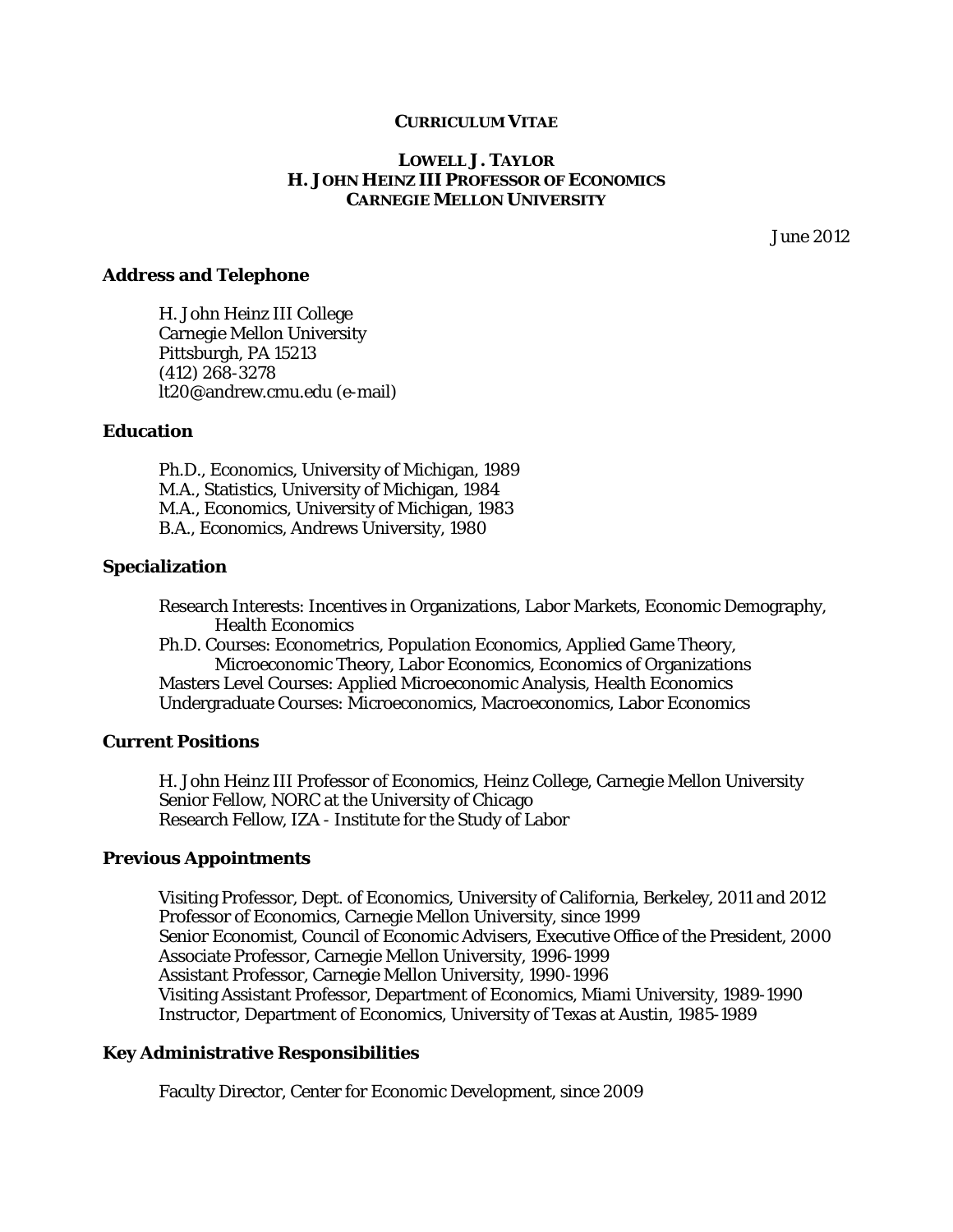Associate Dean for Faculty, 2002-2005 Director of the Heinz College Ph.D. Program, 2000-2002

# **Research Grants**

 Grant from the Spenser Foundation to study affirmative action in Indian higher education, with Dennis Epple, 2011-2012.

Grant from the National Institute for Child Health and Human Development (NICHD) under the RO1 mechanism, with additional support from Carnegie Mellon and Duke Universities, to study racial disparity in economic and health outcomes in the United States (principal investigator, with Dan Black and Seth Sanders, co-principal investigators), 2010- 2014.

 Grant from NICHD under the R21 mechanism to provide new item-level data for the NLSY79, and to develop new methods for using these data, with Dan Black, Lynne Schofield, and Brian Junker, 2011-2013.

Grant from NICHD under the RO1 mechanism to study the gay and lesbian demography in the United States (principal investigator, with Dan Black and Seth Sanders, co-principal investigators), 1999-2004.

Funding from the Office of National Drug Control Policy to study drug markets (with Shawn Bushway, Jon Caulkins, and Peter Reuter), 1998-2000.

Research Funding from the National Consortium on Violence Research for research on the interaction of violence and illegal drug markets (with Jon Caulkins, Jeff Fagan, Bruce Johnson and Eloise Dunlap), 1997.

Faculty Development Grant from Carnegie Mellon University to conduct an experimental study of employee cheating in a telemarketing firm, 1994-1995.

Grant from the USDA, Food and Nutrition Service Office of Analysis and Evaluation, to conduct an experimental research project studying non-participation in the food stamp program (principal investigator, with Beth Osborne Daponte, Gordon Lewis, and Seth Sanders), 1993-1995.

Grant from the Greater Pittsburgh Community Food Bank to study food distribution to low income households in Allegheny County (co-principal investigator, with Gordon Lewis and Seth Sanders), 1992-1994.

Grant from the Institute for Research on Poverty, University of Wisconsin, Madison to investigate the consequences of minimum wage laws, 1992-1993.

Grant from the Inter-University Social Science Research Counsel, Program on Latino Public Policy to support research on the labor market impact of Mexican immigration (coprincipal investigator, with Frank Bean), 1986-1988.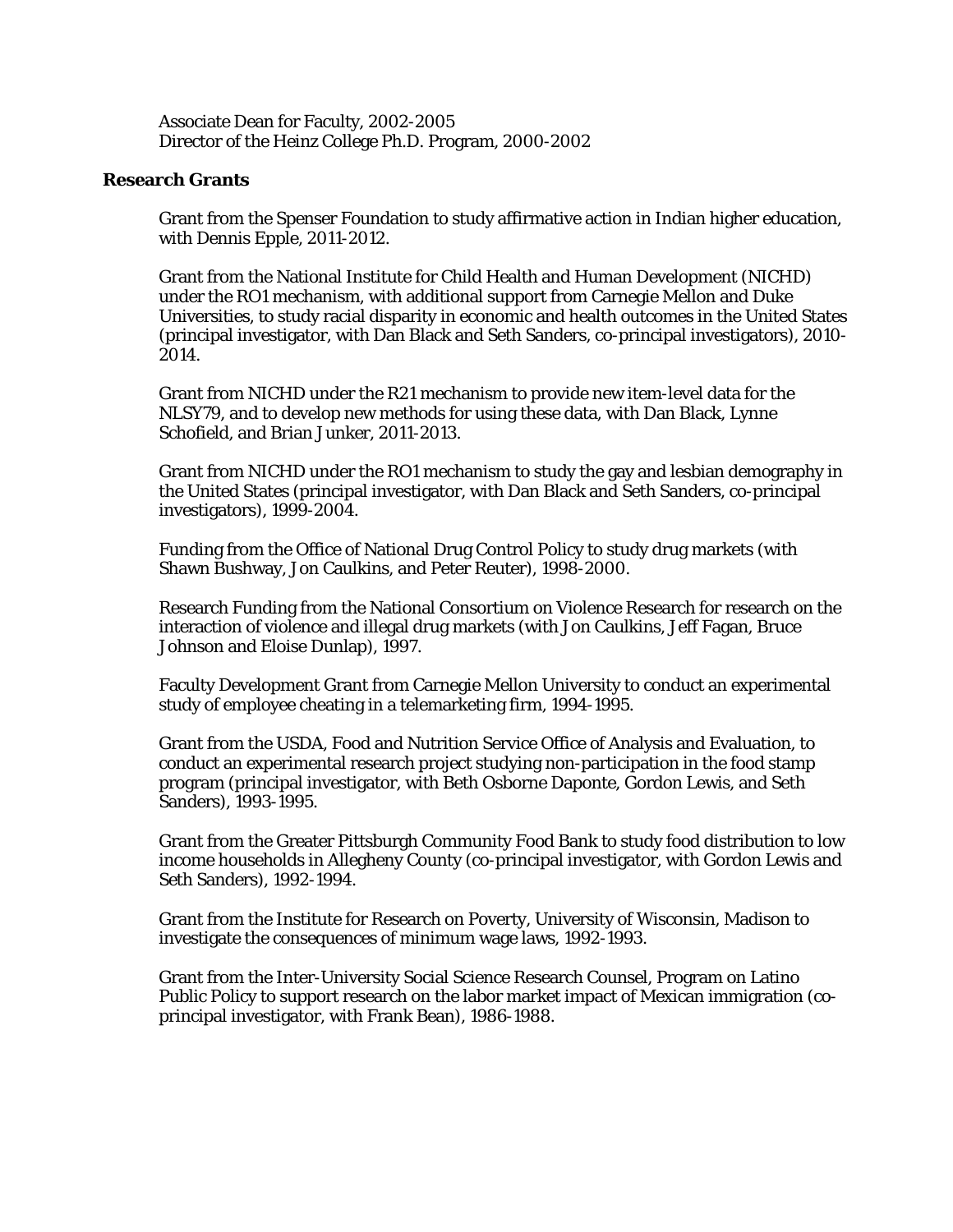## **Other Awards**

 Twentieth Annual Arrow Award from the International Health Economic Association awarded to the best paper in health economics worldwide in 2012. Award for "Unhealthy Insurance Markets: Search Frictions and the Cost and Quality of Health Insurance" (published in the *American Economic Review*).

 Eleventh Annual Health Care Research Award from the National Institute for Health Care Management, 2004, for excellence in original and creative health care research. Award presented for the paper, "Physician Incentives in Health Maintenance Organization" (in the *Journal of Political Economy*).

Martcia Wade Award for Teaching Excellence, 1994, 2004, and 2007. Heinz College, Carnegie Mellon University.

NICHD Training Grant in Economic Demography, 1980-1984. Scholarship and stipend to support graduate study in economics and demography through the Population Studies Center, University of Michigan.

## **Journal Articles**

 "The Effect of Hospital Nurse Staffing on Patient Outcomes: Evidence from California's Minimum Staffing Regulation" (with Andrew Cook, Martin Gaynor and Mel Stephens), *Journal of Health Economics,* forthcoming.

"Are Children 'Normal'?" (with Dan Black, Natalia Kolesnikova and Seth Sanders), *Review of Economics and Statistics,* forthcoming.

"Unhealthy Insurance Markets: Search Frictions and the Cost and Quality of Health Insurance" (with Randall Cebul, James Rebitzer and Mark Votruba), *American Economic Review,* 101(5), 2011.

"Racial Disparity in Unemployment" (with Joseph Ritter), *Review of Economics and Statistics,* 93(1), 2011.

"Understanding the Returns to Education when Prices and Wages Vary by Location" (with Dan Black and Natalia Kolesnikova), *Journal of Labor Economics,* 27(1), 2009.

"Organizational Fragmentation in the U.S. Health Care System" (with Randall Cebul, Ray Herschman, James Rebitzer, and Mark Votruba), *Journal of Economic Perspectives,* 22(4), 2008.

 Expanded version in E. Elhauge, ed., *The Fragmentation of U.S. Health Care: Causes and Solutions*, New York: Oxford University Press, 2010.

"Gender Wage Disparities among the Highly Educated" (with Dan Black, Amelia Haviland and Seth Sanders), *Journal of Human Resources,* 43(3), 2008.

"Optimal Wages in the Market for Nurses: An Analysis Based on Heyes' Model," *Journal of Health Economics,* 26(5), 2007.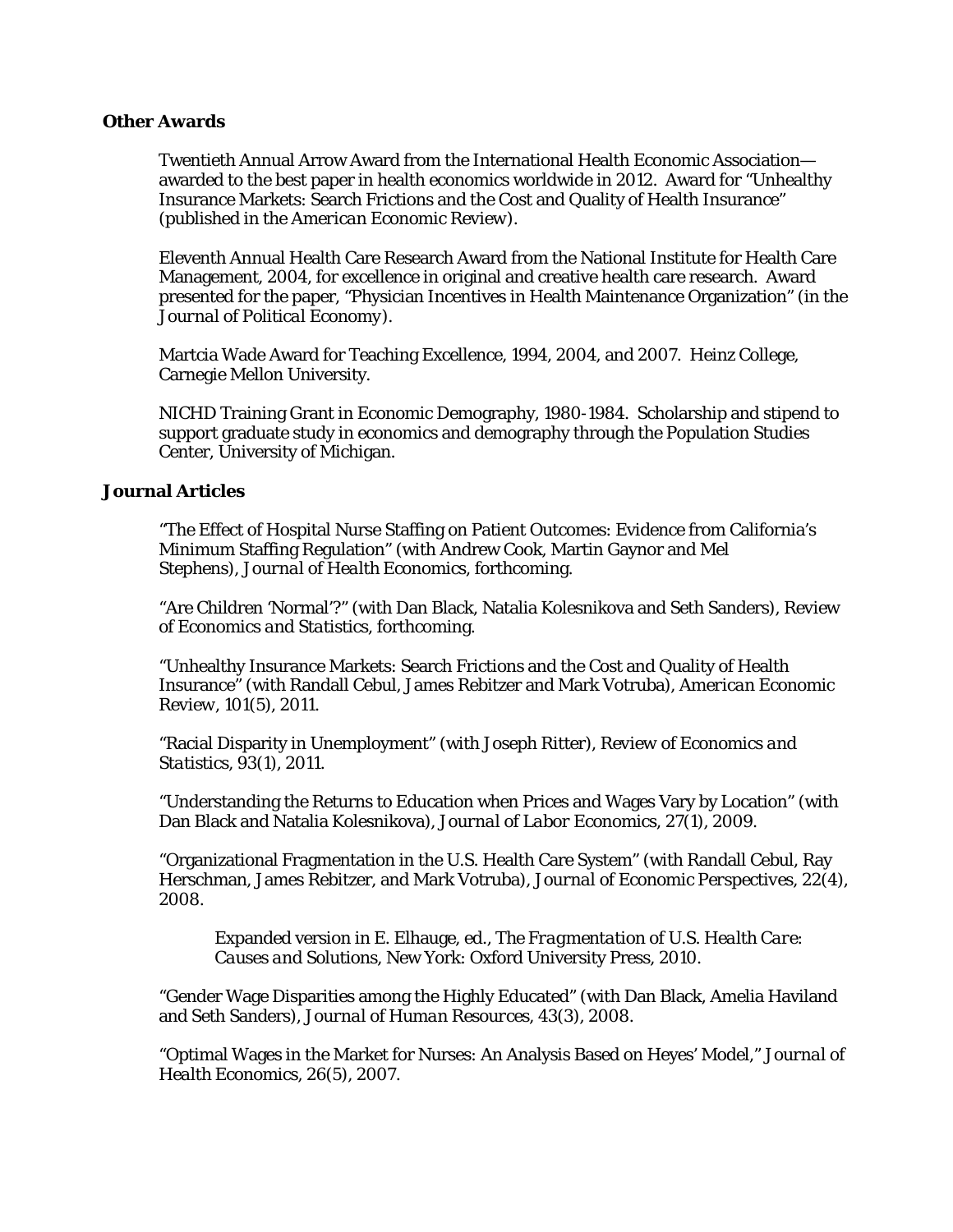"The Economics of Lesbian and Gay Families" (with Dan Black and Seth Sanders), *Journal of Economic Perspectives,* 21(2), 2007.

"When Knowledge is an Asset: Explaining the Organizational Structure of Large Law Firms" (with James Rebitzer), *Journal of Labor Economics,* 25(2), 2007.

 "Why Do Minority Men Earn Less? A Study of Wage Differentials among the Highly Educated" (with Dan Black, Amelia Haviland and Seth Sanders), *Review of Economics and Statistics,* 88(2), 2006.

 "Some Simple Economics of Illegal Drug Markets and Violence" (with Jon Caulkins and Peter Reuter), *Contributions to Economic Analysis and Policy*, 5(1), 2006.

"Physician Incentives in Health Maintenance Organizations" (with Martin Gaynor and James Rebitzer), *Journal of Political Economy,* 112(4), 2004*.* 

"Measurement of Higher Education in the Census and CPS" (with Dan Black and Seth Sanders), *Journal of the American Statistical Association,* 98(463), 2003.

"The Economic Reward to Studying Economics" (with Dan Black and Seth Sanders), *Economic Inquiry,* 41(3), 2003.

"The Effects of Sexual Orientation on Earnings" (with Dan Black, Hoda Makar and Seth Sanders), *Industrial and Labor Relations Review,* 56(3), 2003*.* 

"Monitoring and Motivation: An Analysis of a Field Experiment" (with Daniel Nagin, James Rebitzer and Seth Sanders), *American Economic Review,* 92(4), 2002.

 "Why Do Gay Men Live in San Francisco?" (with Dan Black, Gary Gates and Seth Sanders), *Journal of Urban Economics,* 51(1), 2002*.*

 Reprinted in J. Poon, K. Button, and P. Nijkamp, eds., *Social Planning,* 2006. Cheltenham, UK: Edward Elgar Publishers.

"Demographics of the Gay and Lesbian Population in the United States: Evidence from Available Systematic Data Sources" (with Dan Black, Gary Gates and Seth Sanders), *Demography,* 37(2), 2000.

 Reprinted in Joyce Jacobsen and Adam Zeller, eds., *Queer Economics: A Reader,* 2007. Oxford: Routledge Book.

"Why Do Low-Income Households *Not* Use Food Stamps? Evidence from an Experiment" (with Beth Daponte and Seth Sanders), *Journal of Human Resources,* 34(3), 1999.

"What Drug Dealers Tell Us About Their Costs of Doing Business" (with Jon Caulkins, Bruce Johnson and Angela Taylor), *Journal of Drug Issues,* 29(2), 1999.

 Reprinted in Mangai Natarajan, ed., *The Library of Drug Abuse and Crime Series, vol. 2*, 2009. Ashgate Publishing.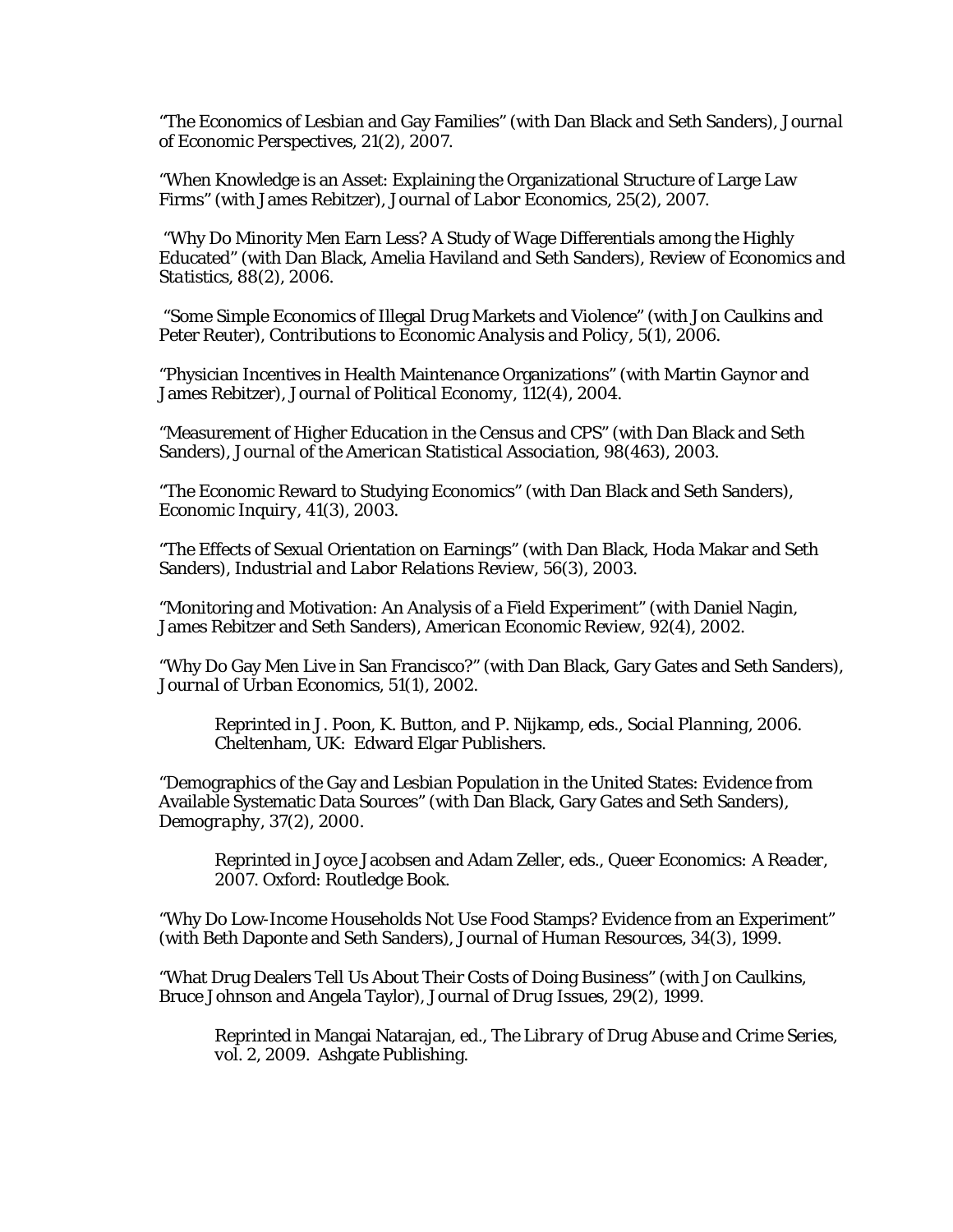"Food Pantry Use among Low-Income Households in Allegheny County, Pennsylvania" (with Beth Daponte, Gordon Lewis and Seth Sanders), *Journal of Nutrition Education*, 30(1), 1998.

"Rat Race Redux: Adverse Selection in the Determination of Work Hours in Law Firms" (with Renee Landers and James Rebitzer), *American Economic Review*, 86(3), 1996.

"The Role of Arbitrator Uncertainty in Negotiation Impasses" (with Linda Babcock), *Industrial Relations*, 35(4), 1996.

"Efficiency Wages and Employment Rents: The Employer Size Wage Effect in the Job Market for Lawyers" (with James Rebitzer), *Journal of Labor Economics*, 13(4), 1995.

"The Employment Effect in Retail Trade of California's 1988 Minimum Wage Increase" (with Taeil Kim), *Journal of Business and Economic Statistics*, 13(2), 1995.

"Do Labor Markets Provide Enough Short-Hour Jobs? An Analysis of Work Hours and Work Incentives" (with James Rebitzer), *Economic Inquiry*, 33(2), 1995.

"The Consequences of Minimum Wage Laws: Some New Theoretical Ideas" (with James Rebitzer), *Journal of Public Economics*, 56(2), 1995.

"Workers as Creditors: Efficiency Wages and Performance Bonds" (with Joseph Ritter), *American Economic Review*, 84(3), 1994.

"A Model of Dual Labor Markets When Product Demand is Uncertain" (with James Rebitzer), *Quarterly Journal of Economics*, 106(4), 1991.

"Undocumented Mexican Immigration and the Earnings of Other Workers in the United States" (with Frank Bean and Lindsay Lowell), *Demography*, 25(1), 1988.

# **Other Published Research**

 "Extrinsic Rewards and Intrinsic Motives: Standard and Behavioral Approaches to Agency and Labor Markets," (with James Rebitzer), Orley Ashenfelter and David Card, editors, *Handbook of Labor Economics,* vol. 5*.* Amsterdam: North Holland, 2011.

 "The Economic Progress of African Americans in Urban Areas: A Tale of 14 Cities," (with Dan Black and Natalia Kolesnikova), *Federal Reserve Bank of St. Louis Review,* 2010.

 "Local Price Variation and Labor Supply Behavior" (with Dan Black and Natalia Kolesnikova), *Regional Economic Development*, 2009.

Also appeared in the *Federal Reserve Bank of St. Louis Review,* 2009.

"Are Employees Stakeholders? Corporate Finance Meets the Agency Problem" (with Joseph Ritter), in Carrie Leana and Denise Rousseau, editors, *Relational Wealth: Managing Employment for Competitive Advantage.* New York: Oxford University Press, 2000.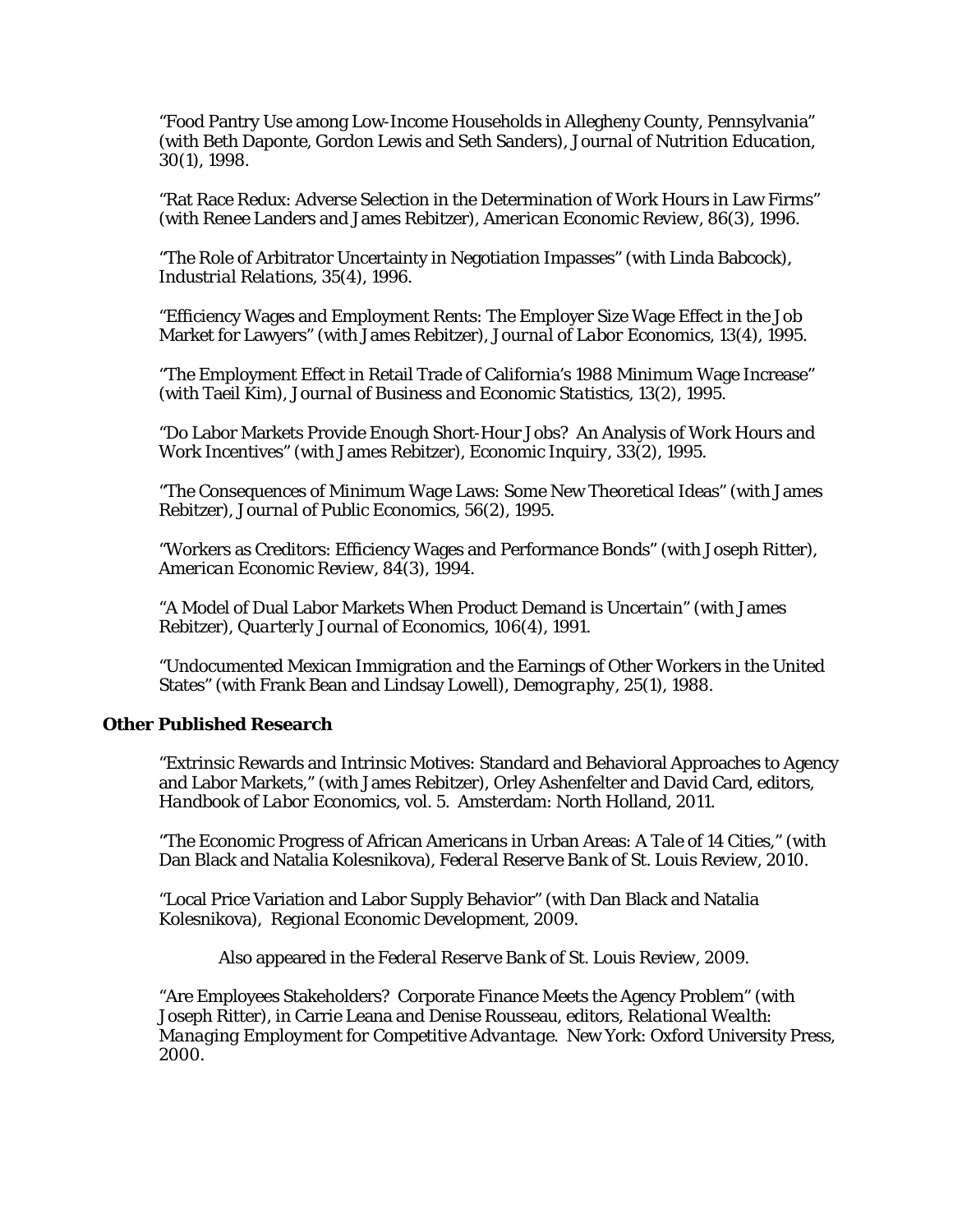"Commentary" [on Truman Bewley, "Work Motivation"], *Federal Reserve Bank of St. Louis Review*, 81(2), 1999.

"The Economics of Employee Motivation" (with Joseph Ritter), *Federal Reserve Bank of St. Louis Review*, 79(5), 1997.

"Work Norms in Professional Labor Markets" (with Rene Landers and James Rebitzer), in Francine Blau and Ronald Ehrenberg, editors, *Gender and Family Issues in the Workplace*. New York: Russell Sage Press, 1997.

"Labor Market Consequences of a Minimum Wage Increase," in *Evidence Against a Higher Minimum Wage.* Joint Economic Committee. Washington D.C.: Government Printing Office, 1996.

"Human Resource Practices and the Demographic Transformation of Professional Labor Markets" (with Renee Landers and James Rebitzer), in Paul Osterman, editor*, Broken Ladders: Managerial Careers in the New Economy*. Oxford: Oxford University Press, 1996.

*A Study of Food Pantries and Food Pantry Use in Allegheny County* (with Beth Daponte, Gordon Lewis, and Seth Sanders). Pittsburgh: United Way, 1994.

"Incentive Structures and Market Outcomes: The Case of Law Firms" (with James Rebitzer*), Proceedings of the Forty-Fifth Annual Meeting, Industrial Relations Research Association*, John Burton, Jr., editor, 1993.

"The Impact of Undocumented Mexican Immigration on the Earnings of Other Groups in Metropolitan Labor Markets in the United States" (with Frank Bean and Lindsay Lowell), in *Economic and Demographic Consequences of Immigration.* Joint Economic Committee. Washington D.C.: Government Printing Office, 1987.

#### **Manuscripts under Review**

 "The Role of Location in Evaluating Racial Wage Disparity" (with Dan Black, Natalia Kolesnikova and Seth Sanders)

 "Do Entry Regulations Deter Entrepreneurship and Job Creation? Evidence from Recent Reforms in Portugal," (with Lee Branstetter, Francisco Lima and Ana Venancio)

 "The Use of Cognitive Ability as an Explanatory Variable in Regression Analysis" (with Lynne Steuerle Schofield and Brian Junker)

 "Black-White Mortality Differences by State of Birth: Estimates that Combine Census and Vital Statistics Data" (with Dan Black, Yu-Chieh Hsu, and Seth Sanders)

 "Dismantling the Legacy of Caste: Affirmative Action in Indian Higher Education" (with Surendra Bagde and Dennis Epple)

 "The Great Migration and African-American Mortality: Evidence from the Deep South" (with Dan A. Black, Seth G. Sanders, and Evan J. Taylor)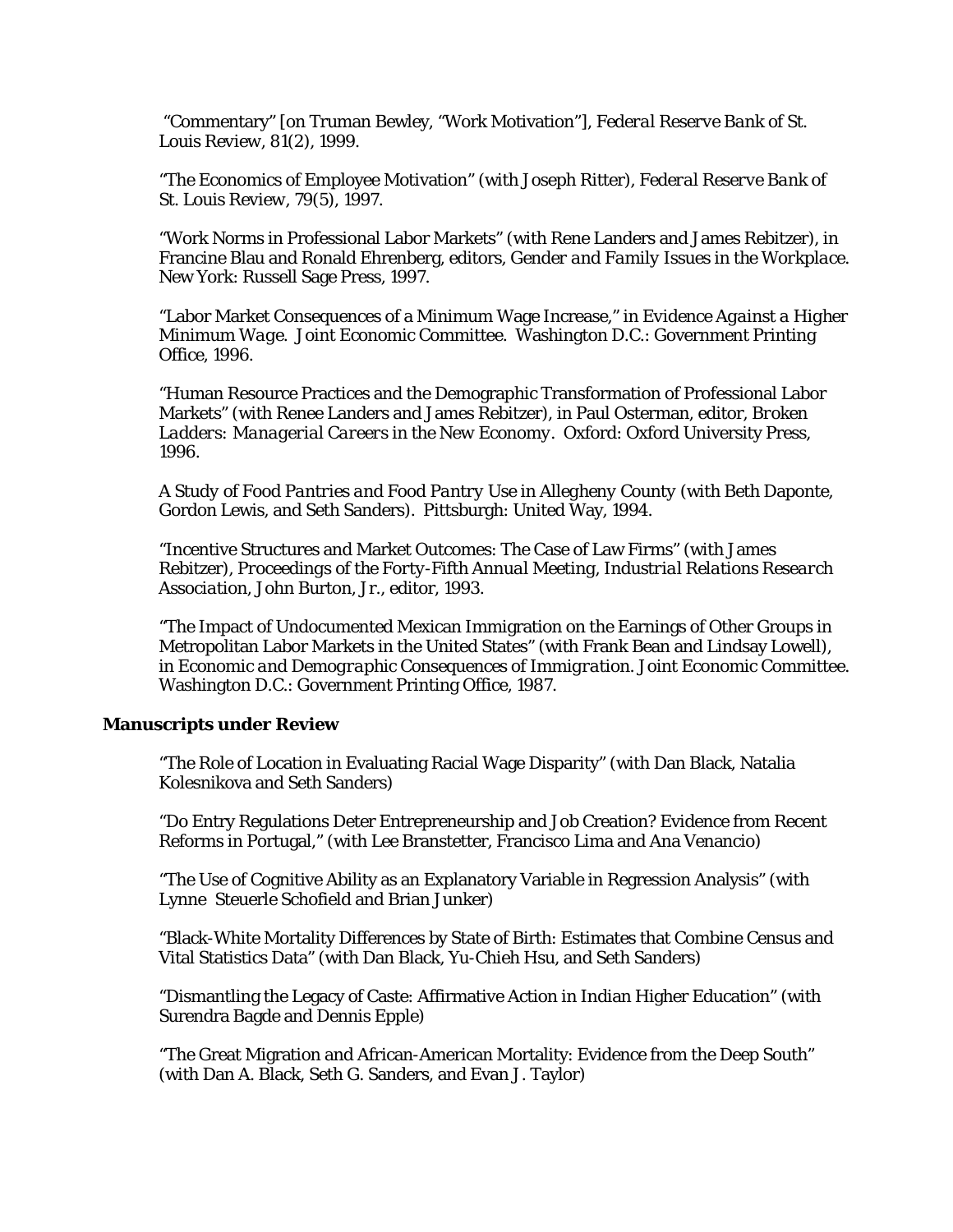"Why Do So Few Women Work in New York (and So Many in Minneapolis)? Labor Supply of Married Women across U.S. Cities" (with Dan Black and Natalia Kolesnikova)

# **Selected Additional Working Papers**

"Low Powered Incentives and the Motivation of Critical Workers" (with Joseph Ritter)

 "The Measurement of Same-Sex Unmarried Partner Couples in the 2000 U.S. Census" (with Dan Black, Gary Gates and Seth Sanders)

"Valuable Jobs and Uncertainty" (with Joseph Ritter)

"Race, Family Structure, and 'Social Stigma:' Do They Affect Public Assistance Program Participation?" (with Seth Sanders)

"Intra-City Location Decisions of Gays in the United States" (with Dan Black, Gary Gates and Seth Sanders)

"The Scales of Justice" (with Linda Babcock)

"Seniority-Based Layoffs as an Incentive Device" (with Joseph Ritter)

"An Update to 'The Employment Effect in Retail Trade of California's 1988 Minimum Wage Increase' " (with Taeil Kim)

"Effects of Declining Population in a Life Cycle Savings Model"

# **Monographs for the National Academies Press**

*The Health of Lesbian, Gay, Bisexual, and Transgender People: Building a Foundation for Better Understanding* (with 16 other committee members). Institute of Medicine. Washington, DC: The National Academies Press, 2011.

*Using the American Community Survey for the National Science Foundation's Science and Engineering Workforce Statistics Program* (with seven other committee members). National Research Council. Washington, DC: The National Academies Press, 2008.

*Improving the Design of the Scientists and Engineers Statistical Data System (SESTAT)*  (with five other committee members). National Research Council. Washington, DC: The National Academies Press, 2003.

# **Consulting and Expert Testimony**

Served for many years as consultant for the City of Pittsburgh on negotiations with the police and firefighters union. Served as an expert witness on a discrimination case for the law firm of Lim, Ruger & Kim. Provided litigation support in an antitrust case for the Law Firm of Titus & McConomy. Provided expert labor market analysis for Ketchum Public Relations and for the *Pittsburgh Post-Gazette*. Provided analysis for union negotiations for the Pittsburgh Symphony Orchestra Committee.

Testified on minimum wage policies at hearings of the Industrial Welfare Commission, State of California, August 1993, and the Joint Economic Committee, Congress of the